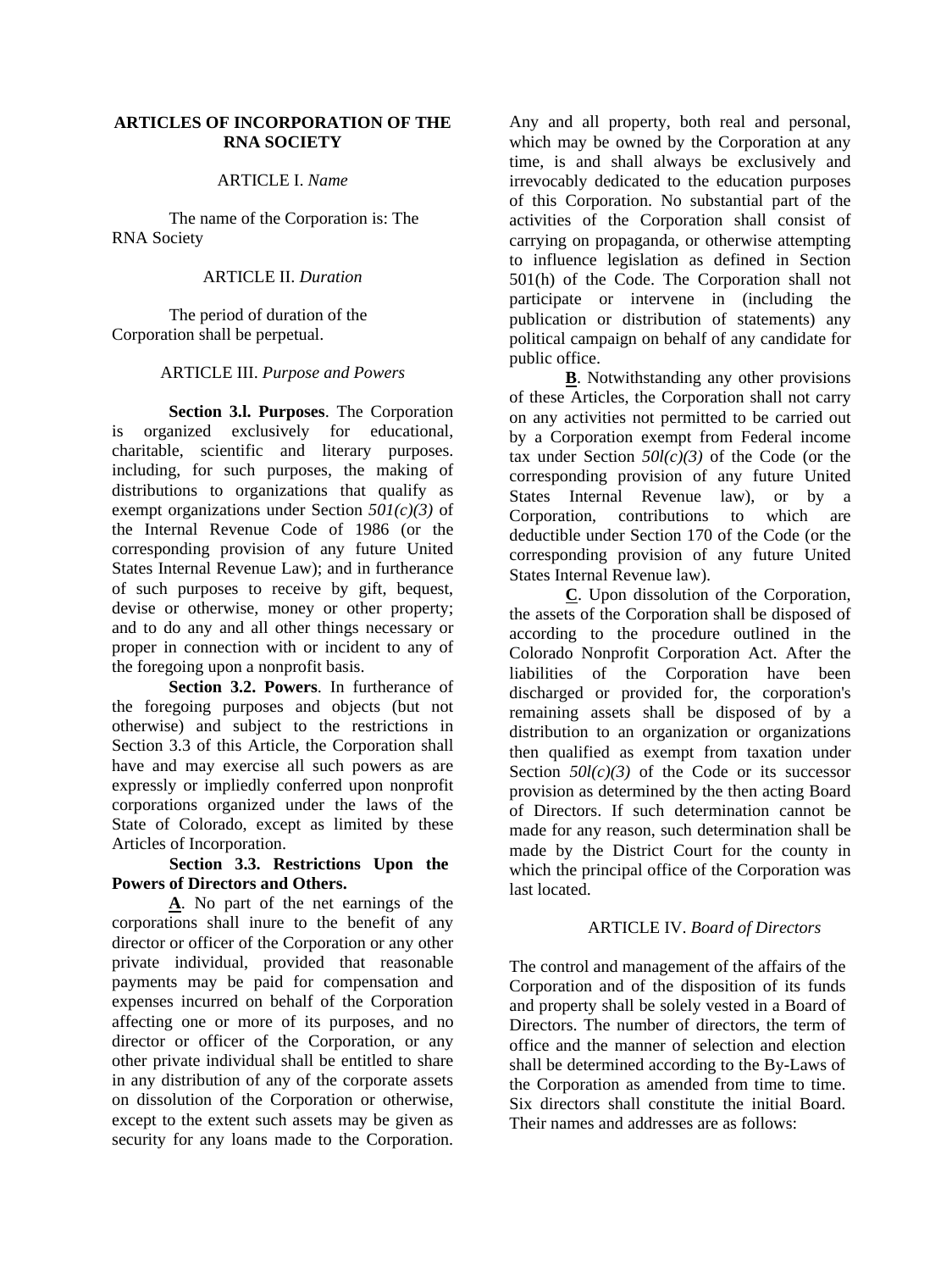Dr. Marlene Belfort Center for Laboratories and Research, State of New York Department of Health

Dr. Thomas R Cech Department of Chemistry and Biochemistry, University of Colorado, Boulder

Dr. Joan A. Steitz Department of Molecular Biophysics and Biochemistry, Yale University School of Medicine

Dr. Olke C. Uhlenbeck Department of Chemistry and Biochemistry, University of Colorado, Boulder

Dr. Alan M. Weiner Department of Molecular Biophysics. and Biochemistry, Yale University School of Medicine

Dr. Marvin Wickens Department of Biochemistry, University of Wisconsin, Madison

## ARTICLE V. *Registered Office and Registered Agent*

The address of the initial registered office of the Corporation is the Department of Chemistry and Biochemistry, University of Colorado, 1600 Broadway, Boulder, Colorado, 80309-0215. The name of its initial registered agent at such address is Dr. Thomas R Cech.

# ARTICLE VI. *Members*

The class of members and qualifications therefor and other matters relating to the members of the Corporation shall be as set forth in the By-Laws of the Corporation.

### ARTICLE VII. *Capital Stock*

The Corporation shall have no capital stock.

### ARTICLE VIII. *Bylaws*

The initial Bylaws of the Corporation shall be

adopted by the Board of Directors. The Bylaws may be altered, amended or repealed as prescribed in the Bylaws. The Bylaws may contain any provision for the regulation or management of the affairs of the Corporation which are not inconsistent with the law or with these Articles of Incorporation, as the same may from time to time by amended. However, no Bylaw at any time in effect, and no amendment to these Articles, shall have the effect of giving any director or officer of this Corporation, by reason of such office, any proprietary interest in its property or assets whether during the term of its existence or as an incident to its dissolution.

### ARTICLE IX. *Indemnification of Officers and Directors*

The Corporation shall indemnify each director or officer or former director or officer, and his or her heirs and personal representatives, against expenses actually and reasonably incurred by him or her in connection with the defense of any action suit or proceeding, civil or criminal, to which he or she may be made a party by reason of his or her being or having been such a director or officer of the Corporation except in relation to matters as to which he or she shall be finally adjudged in such action, suit or proceeding to be liable for negligence or misconduct in the performance of his or her duty to the Corporation. In the event of settlement, indemnification shall be provided only in connection with such matters covered by the settlement as to which the Corporation is advised by counsel that the person being indemnified did not commit such breach of duty. The foregoing right of indemnification shall not be exclusive of other rights to which he or she may be entitled.

### ARTICLE X. Incorporator

The name and address of the incorporator is Dr. Thomas R Cech, Boulder, Colorado.

### ARTICLE XI. *Amendment*

Amendments to the Articles of Incorporation may be initiated by the director or by a petition to the Board signed by fifty members of the Society. Amendments must be acted upon by the Board within six months of submission. Approval by a two-thirds majority of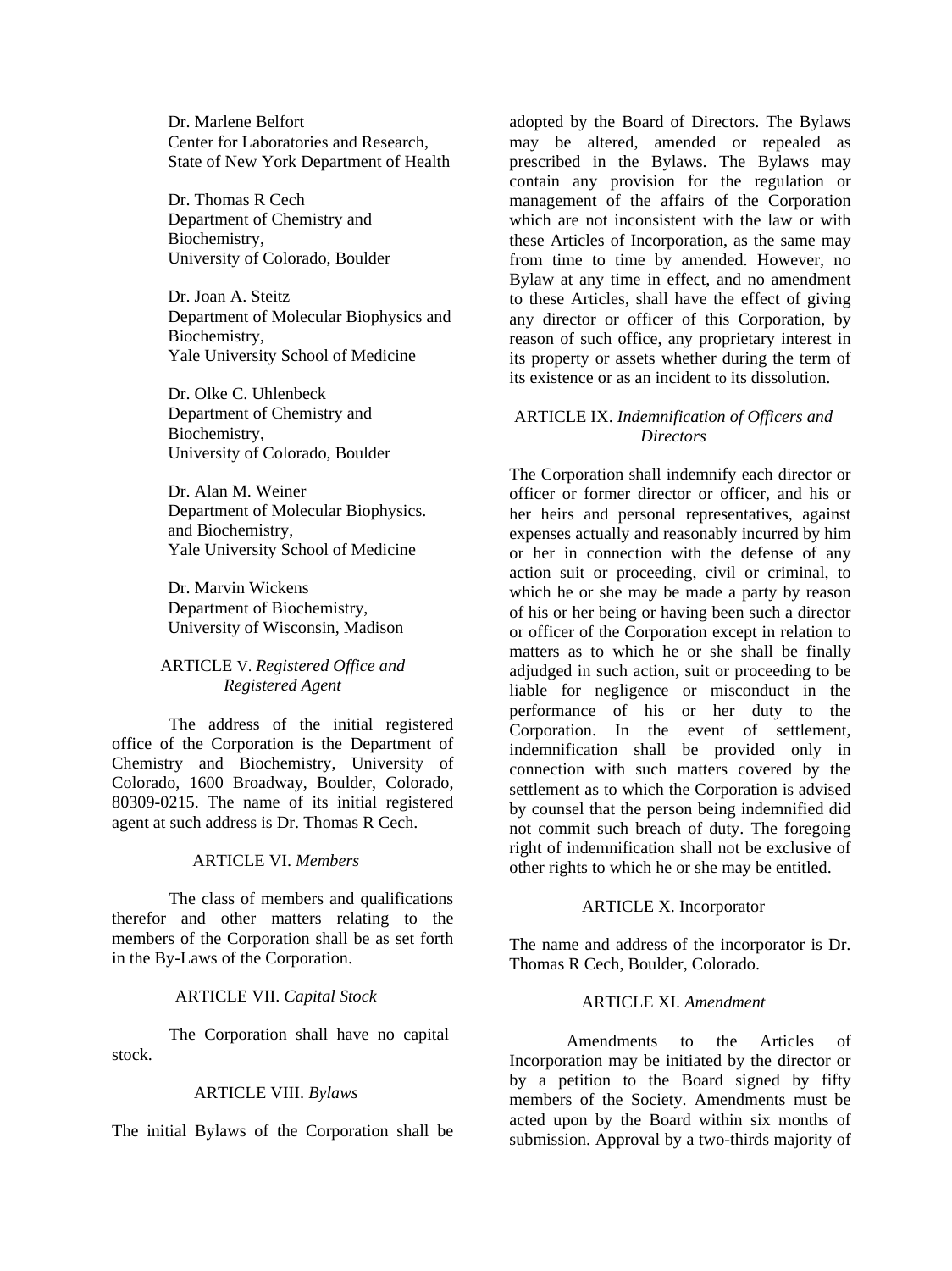the entire Board is required for further consideration of an amendment. The amendment must then be presented to the membership by mail ballot within six months of Board approval and must be ratified by a majority of those members of the Society voting.

*As adopted by the Board of Directors of The RNA Society January* 22,1993 *and amended on May*  25,1995.

## **Bylaws of The RNA Society**

#### ARTICLE I. *Purpose*

The purpose of the Society is to promote and develop the field of RNA research.

#### ARTICLE II. *Offices*

The principal office of the Society in the State of Colorado shall be located at Boulder, Colorado. The Association may have such other offices, either within or without the State of Colorado as the Council may designate, or as the business of the Association may require from time to time. The registered office of the Association, required by the Colorado Nonprofit Corporation Act to be maintained in the State of Colorado, may be, but need not be identical with the principal office in the State of Colorado, and the address of the registered office may be changed from time to time by the Board of Directors.

#### ARTICLE III. *Members*

*Section 1. Regular Member (Member).* Membership is open to individual scientists who are interested in RNA research, and who have research or educational experience in RNA science or an allied field. Regular Members are eligible to vote and may be elected to office in the Society.

*Section 2. Student Member.* A Student Member must be a candidate in good standing for an academic degree. Evidence for such standing may be provided by endorsement of the student's research advisor or departmental chair. Student Members are not eligible to vote nor may they be elected to office.

*Section 3. Institutional Member.* An association, organization, corporation or institution desiring to support the Society may apply as an Institutional Member. Institutional membership does not include voting privileges or eligibility for office.

*Section 4. Member Subscriptions.* Membership will include subscription to the Society's journal, RNA. Access to reduced subscription rates for Society publications by Regular, Student and Institutional Members shall be subject to the provisions of the agreements between the Society and its publisher(s).

#### ARTICLE IV. *Officers*

The officers of the Society shall be the President, Chief Executive Officer, Secretary-Treasurer, President-Elect, and the immediate Past President. The Council may elect such other officers as they shall deem necessary, who shall have such authority and perform such duties as shall from time to time be prescribed by the Council. Officers must be Regular Members of the Society and need not be residents of the State of Colorado.

*Section 1. Performance of Duties.* An officer of the Society shall perform his or her duties, including those associated with service on any committee of the Society, in good faith, in a manner he or she reasonably believes to be in the best interests of the Society, and with such judgment as an ordinarily prudent person in a like position would use under similar circumstances.

*Section 2. Term of Office.* The President shall serve a one-year term. An individual elected as President by the Society's Members shall be ineligible for re-election to the office of President for a period of five years following completion of a one-year term of office. The Chief Executive Officer shall serve for a three-year term, which is renewable indefinitely. The Secretary-Treasurer shall serve for a three-year term, but is limited to two terms of service. The President-Elect and the immediate Past-President shall each serve oneyear terms.

*Section 3. President.* The President shall chair the Council and shall preside over the annual meeting of the Society. The President shall vote only to break a tie in all matters considered by the Council. The President, with the approval of Council, may appoint members of the Society as representatives to other groups.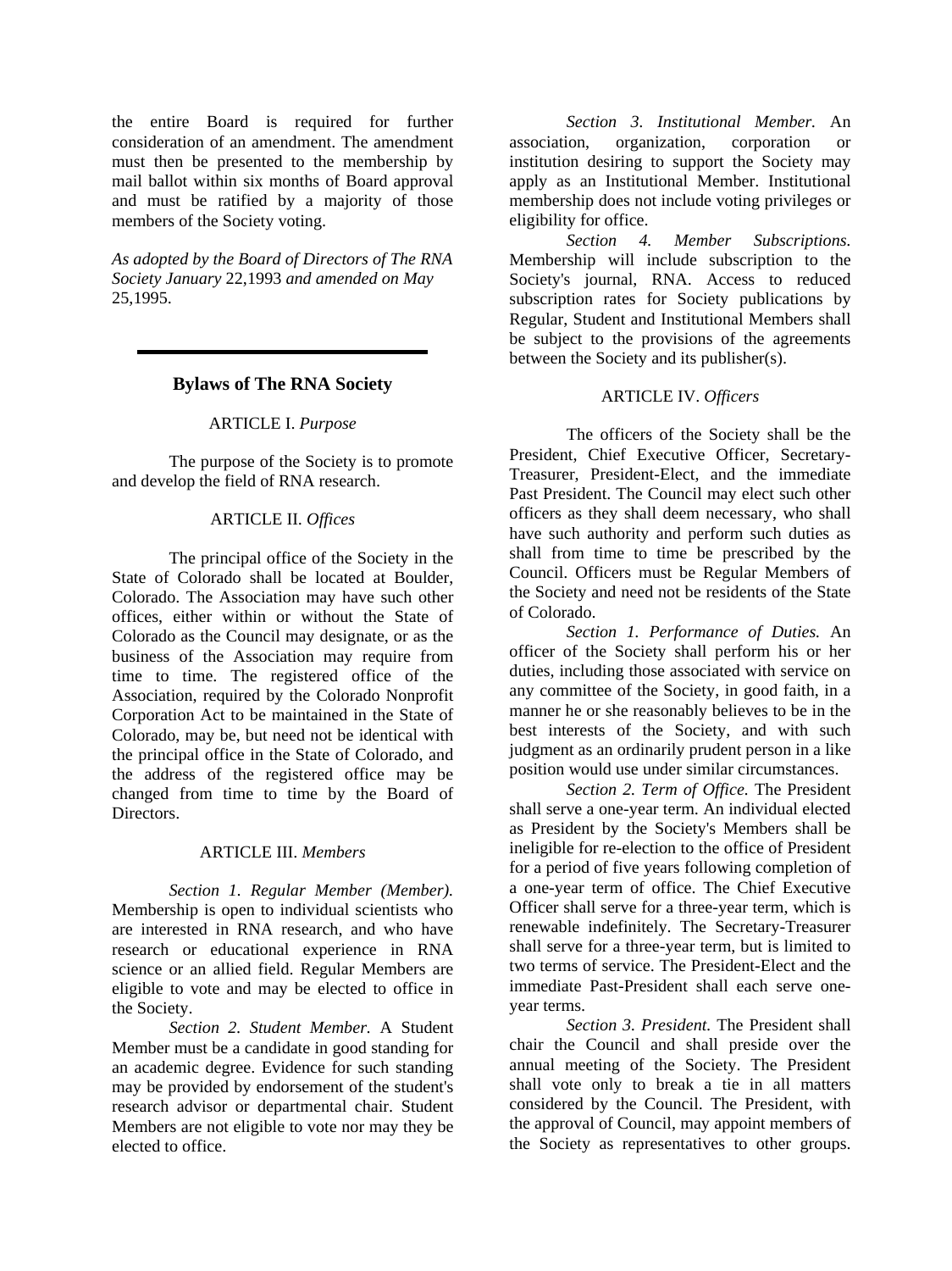The President shall sign, with the Secretary or any other proper officer of the Society thereunto authorized by the Council, deeds, mortgages, bonds, contracts, or other instruments which the Council has authorized to be executed, except in cases where the signing and execution thereof shall be expressly delegated by the Council or by these Bylaws to some other officer or agent of the Society, or shall be required by law to be otherwise signed or executed. The President shall, in general, perform all duties incident to the office and such other duties as may be prescribed by the Council from time to time.

*Section 4. President-Elect.* The President-Elect shall serve as president in the absence of the President. The President-Elect shall automatically succeed to the Presidency when the office becomes vacant or the President is removed from office under the provisions of Article VI, Section 4 of these Bylaws. Upon such succession, the President-Elect shall serve as President for the remainder of the term of his or her predecessor, and shall then continue as President for the term elected.

*Section 5. Past-President.* The immediate Past-President shall serve ex officio on those committees designated by the President and shall serve as President in the absence of the President and President-Elect

*Section 6. Secretary-Treasurer.* The Secretary-Treasurer shall oversee the minutes and the archives of the Society, shall be responsible for maintenance of the current membership list, shall give notice of all meetings of members and of the Council, and shall serve as parliamentarian at meetings of Council and the annual meeting of the Society. The Secretary-Treasurer shall be responsible for all funds and securities of the Society, shall ensure that all record-keeping, filing and other tax requirements of the Internal Revenue Service are met, shall prepare an annual financial accounting for submission to the Council, and shall perform other duties that usually pertain to this office. The Secretary-Treasurer shall serve as Acting President in the absence of the President, President-Elect and immediate Past-President.

*Section 7. Chief Executive Officer.* The Chief Executive Officer shall be appointed by the Council and is responsible for the conduct of the daily affairs of the Society in accordance with the policies and priorities established by the Council. This responsibility shall include preparation of

the annual budget for submission to Council and authority for disbursements made in accordance with the approved budget. The Chief Executive Officer shall be responsible for managing the contractual affairs of the Society. This includes development of proposals for review by Council, participation in negotiations with potential contractors, implementation and fulfillment of current contracts, primary liaison to the contractual partners of the Society, and management of the Society's publications activities. The Chief Executive Officer shall have other responsibilities as may be assigned by Council or the President from time to time and shall perform other duties that usually pertain to this office.

*Section 8. Bonds.* If the Council by resolution shall so require, any officer or agent of the Society shall give bond to the Society in such amount and with such surety as the Council may deem sufficient, conditioned upon the faithful performance of their respective duties and offices.

## ARTICLE V. *The Council*

The Council shall constitute the Society's Board of Directors. The responsibility of the Council shall be to establish policies for the benefit of the Society in accordance with the Articles of Incorporation and implement these policies as provided in these Bylaws.

*Section 1. Composition of the Council.* The Council shall consist of the following individuals: the President; the Chief Executive Officer; the Secretary-Treasurer; the immediate Past-President; the President-Elect; and six Members of the Society who shall be elected by the Society's Members.

*Section 2. Term.* The individuals who hold the offices of President, the Chief Executive Officer and the Secretary-Treasurer shall serve on the Council as long as they hold those offices. The immediate Past President and the President-Elect shall serve on the Council for one year. The six Members who are elected to the Council by the Society's Members shall serve for two years. Three of these six Members will be elected each year, so the terms of these Members will be staggered. The Members who are elected to the Council by the Society's Members shall serve no more than two consecutive terms on the Council. A Member elected to the Council by the Society's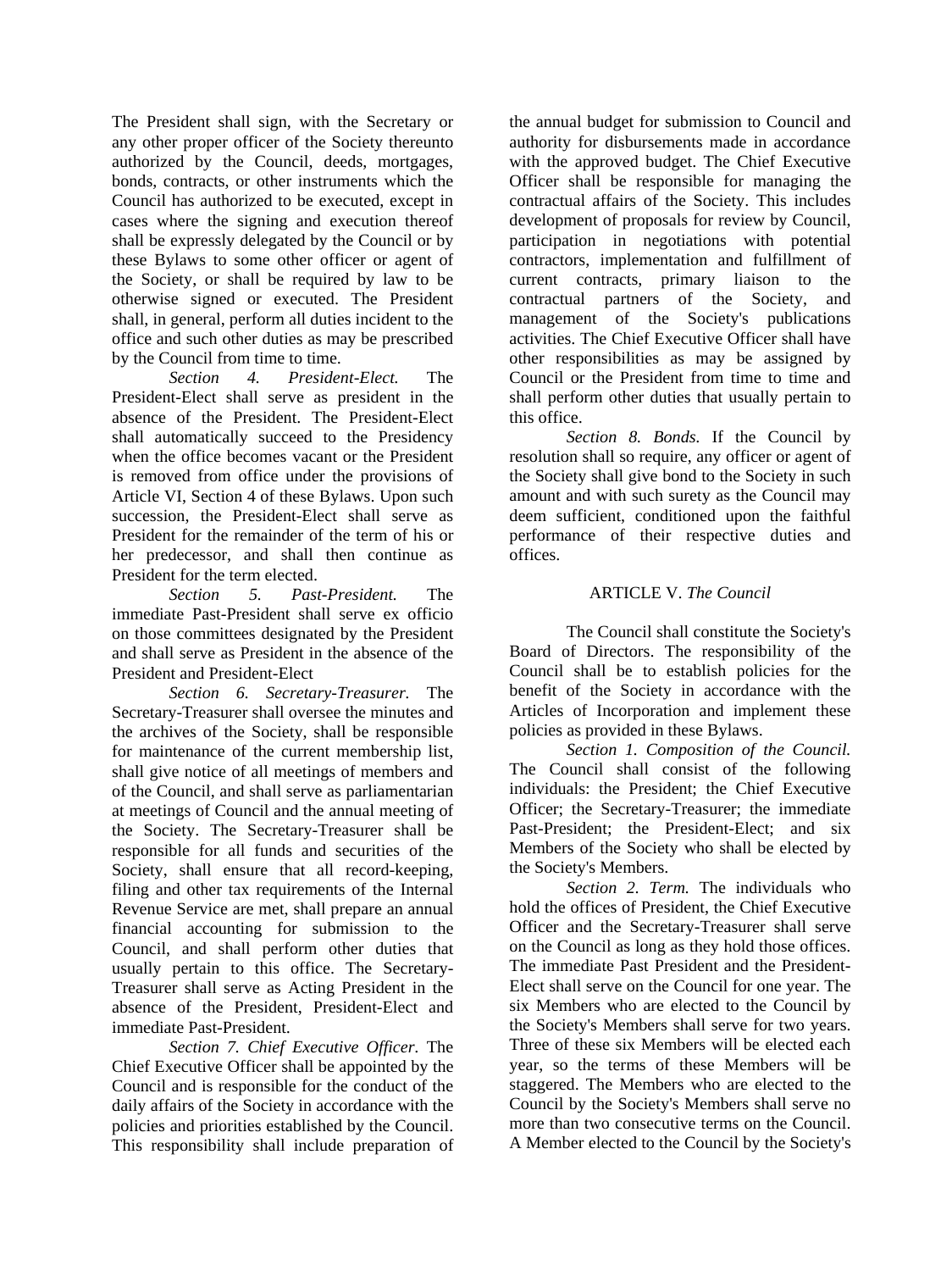Members and who has served two terms on the Council, is eligible to serve on the Council two years following the completion of the Member's second consecutive term on the Council.

*Section* 3. *Regular Meetings.* The Council shall meet at least annually at such times and places as may be determined by the Council except that one such meeting shall be held in conjunction with the annual meeting of the Society.

*Section* 4. *Special Meetings.* Special meetings of the Council may be called by or at the request of the President or any three Council members.

*Section* 5. *Notice of Meeting.* Notice of each meeting of the Council shall be mailed to each member of the Council at the address appearing on the records of the Society, at least three weeks before the day on which the meeting is to be held or shall be sent by personal delivery or telegram not later than ten days before the day on which the meeting is to be held. Any Council member may waive notice of any meeting. Participation in any meeting shall constitute a waiver of notice for such meeting, except where a Council member participates for the express purpose of objecting to the transaction of any business, because the meeting was not lawfully called or convened.

*Section* 4. *Quorum, Manner of Acting and Adjournment.* At all actual or telephonic meetings of the Council, the presence or participation of a majority of the Council Members then serving pursuant to law shall be necessary to constitute a quorum for the transaction of business. In no event shall a quorum consist of less than one-third of the number of individuals who serve on the Council. Except as otherwise provided by statute, the Articles of Incorporation, or these Bylaws, the acts of a majority of the Council Members participating in a meeting at which a quorum is present shall be the acts of the Council. A majority of the Council Members present at any meeting, whether or not they shall constitute a quorum, may adjourn the meeting from time to time without further notice.

Section 5. *Informal Action*. Any action required or permitted to be taken by the Council or by a committee thereof at a meeting may be taken without a meeting if a consent in writing setting forth the action so taken, shall be signed by all of the Council Members or all of the committee members entitled to vote with respect to the subject matter thereof.

*Section* 6. *Participation by Electronic Means.* Any member of the Council or any committee established by the Council may participate in a meeting of the Council or committee by means of telephone conference or similar communication equipment by which all persons participating in the meeting can hear each other at the same time. Such participation shall constitute presence in person at the meeting.

# ARTICLE VI. *Election of Officers and Council Members*

*Section 1. Elections.* Regular elections shall be held annually and shall be under the direction of the Nominating Committee. Those receiving the highest number of qualified votes in any election shall be declared elected. Terms for all officers and other Members elected to the Council shall begin January 1 of the calendar year following election to office.

*Section* 2. *,Election Procedures.*  Nominations for elected officers and Council Members shall be made by the Nominating Committee. The Nominating Committee shall make not less than two nominations for the office of President-Elect and at least one nomination for each of the remaining positions to be filled. Nominations will also be received by petition. Each petition must be signed by ten Members and must contain a written statement by the nominee of willingness to serve if elected. Petitions must be received by the Nominating Committee before February 1. The final list of nominees arranged as a ballot shall be mailed to all Regular Members by March 1, and ballots must be returned to the Nominating Committee by May 1. A majority of the Members entitled to vote must vote in the election for the results of a mail ballot to be valid.

*Section* 3. *Vacancies.* Interim vacancies may arise because of death, resignation, disqualification or removal. An interim vacancy in the Presidency shall be filled by advancement of the President-Elect who will go on to serve the originally anticipated term as President. A vacancy in the office of President-Elect shall remain open, with the Past-President, or in his or her absence the Secretary-Treasurer, serving in the capacity of Acting President-Elect, until the next regular election at which time both the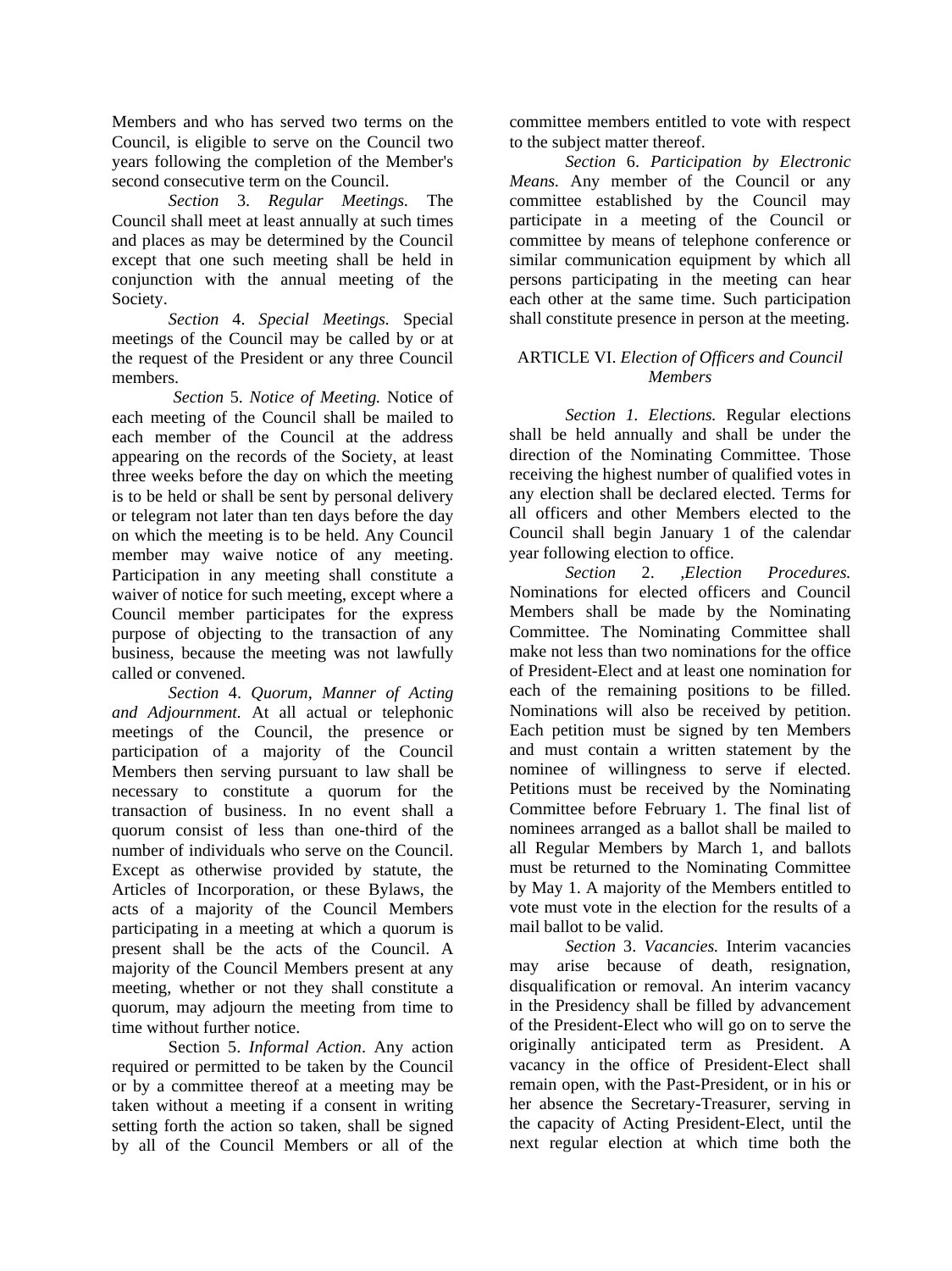offices of the President and President-Elect shall be filled by election. Vacancies arising in the positions of Secretary-Treasurer, Chief Executive Officer or Council Member may be filled by appointment of the Council. Such an appointee shall serve the remainder of the term of his or her predecessor and such service shall not be considered in determining eligibility for subsequent election.

*Section* 4. *Removal.* Officers and directors may be removed in accordance with Colorado law.

*Section* 5. *Resignation.* Any officer or Council Member may resign at any time by giving written notice to the President. Such resignation will take effect upon receipt of notice thereof, or at such later time as shall be specified in such notice; and, unless otherwise specified therein, the acceptance of such resignation shall not be necessary to make it effective.

# ARTICLE VII. *Fiscal Affairs, Record Keeping and Waiver of Notice*

*Section 1. Calendar and Dues.* The fiscal year of the Society shall be the calendar year. Membership dues may be changed by two-thirds majority vote of the Council. Annual dues are payable on or before October 1st for the subsequent calendar year. Members who have not paid will be notified and if they still have not paid will be dropped from the mailing and subscription lists on the first day of January.

*Section 2. Contracts.* The Council may authorize any officer(s) or agent(s) to enter into any contract or execute and deliver any instrument in the name of and on behalf of the Society, and such authority may be general or confined to specific instances.

*Section 3. Loans.* No loans shall be contracted on behalf of the Society and no evidences of indebtedness shall be issued in this name unless authorized by a resolution of the Council. Such authority may be general or confined to specific instances.

*Section 4. Checks, Drafts, etc.* All checks, drafts or other orders for the payment of money notes or other evidence of indebtedness issued in the name of the Society shall be signed by such officer or officers, agent or agents of the Society and in such manner as shall from time to time be determined by resolution of the Council.

*Section 5. Deposits.* All funds of the

Society not otherwise employed shall be deposited from time to time to the credit of the Society in such banks, trust companies or other depositories as the Council may select

*Section 6. Gifts.* The Council may accept on behalf of the Society any contribution, gift, bequest or devise for the general purposes of or for any special purposes of the Society.

*Section 7. Books and Records.* The Society shall keep correct and complete books and records of account and shall also keep minutes of the proceedings of the Council and committees having any of the authority of the Council. Responsibility for maintenance of such books and records shall reside with the Secretary-Treasurer of the Society.

*Section 7. Waiver of Notice.* Whenever any notice is required to be given under the provisions of these Bylaws, the Articles of Incorporation, the Colorado Nonprofit Corporation Act, or otherwise, a waiver thereof in writing, signed by the person or persons entitled to such notice, whether before or after the event or other circumstance requiring such notice, shall be deemed equivalent to the giving of such notice.

# ARTICLE VIII. *Meetings*

The RNA Society is authorized to hold scientific meetings, international, national and regional. There shall be held, at least annually, a business meeting in connection with a major scientific meeting of the Society.

*Section 1. Special Meetings.* Special meetings of the members, for any purpose or purposes, unless otherwise prescribed by statute, may be called by the President, or by majority vote of the Council, and shall be called by the President at the request of a majority of the Members.

*Section 2. Place of Meeting.* The Council may designate any place, either within or without the State of Colorado, as the place of meeting for any annual meeting or for any special meeting of the Society. If all of the members entitled to vote shall meet at any time and place, either within or without the State of Colorado, and consent to the holding of a meeting, such meeting will be valid without call or notice, and at such meeting any corporate action may be taken.

*Section 3. Notice of Meetings.* Written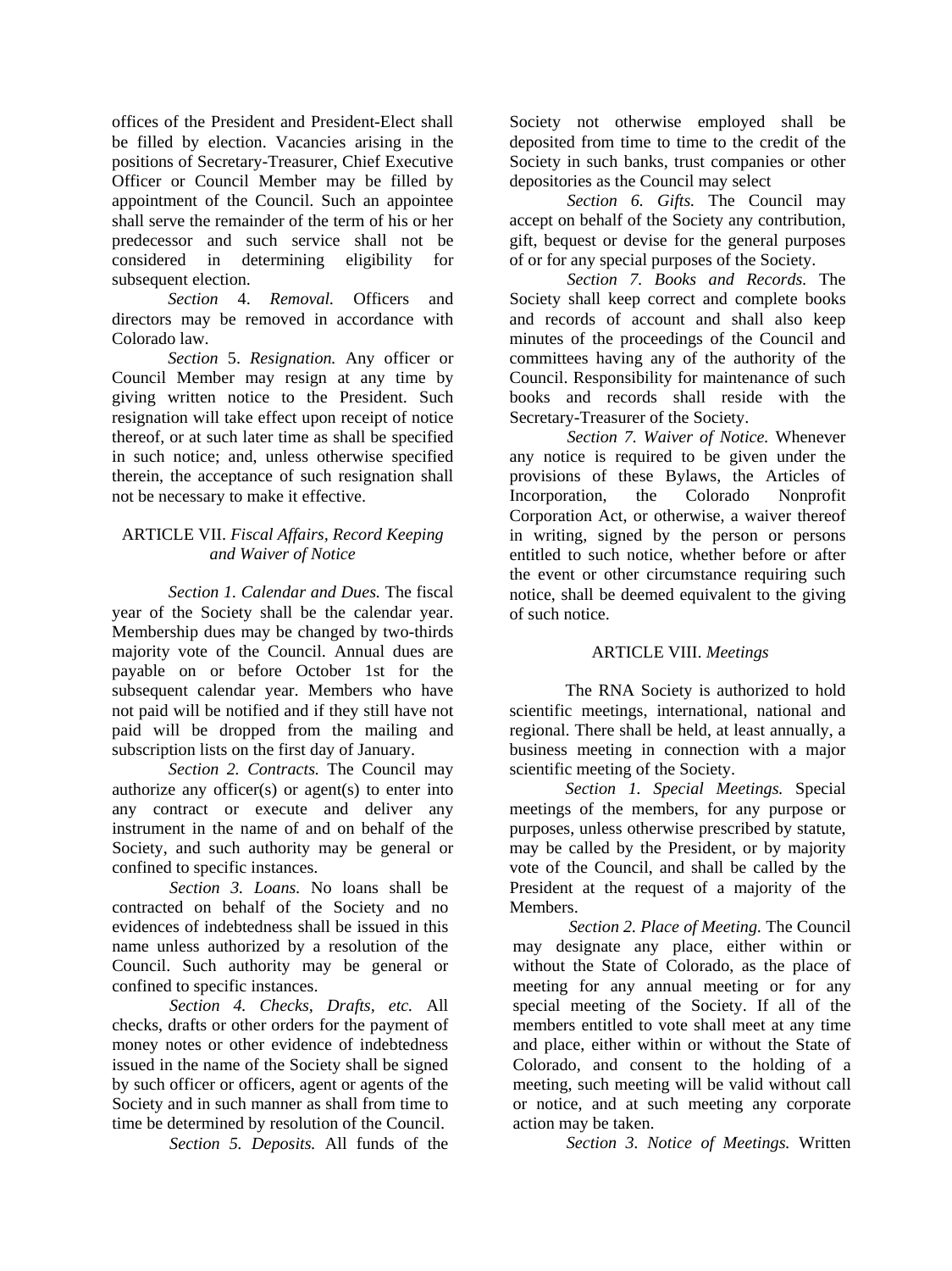notice stating the place, day and hour of any meeting of Members will be delivered, either personally or by mail, to each Member entitled to vote at such meeting not less than ten nor more than fifty days before the date of the meeting. In case of a special meeting, or when required by statute or by these bylaws, the purpose or purposes for which the meeting is called will be stated in the notice.

*Section 4. Quorum, Manner of Acting, Voting and Adjournment.* The presence in person or by proxy of five percent of the members entitled to vote shall constitute a quorum at any meeting of the members except as otherwise provided by the Colorado Nonprofit Corporation Code or these Bylaws. If a quorum is present, the affirmative action of the majority of members represented at the meeting and entitled to vote on the subject matter shall be the act of the members, unless the vote of a greater proportion or number or voting in classes is otherwise required by statute or by the Articles of Incorporation or these Bylaws. Unless otherwise provided by these Bylaws or the Articles of Incorporation, each member entitled to vote shall be entitled to one vote on each matter submitted to a vote of the members. Voting on any questions or in any election may be by voice vote unless the presiding officer shall order or any member shall demand that the voting be by ballot. A majority of the members present at any meeting, whether or not they constitute a quorum, may adjourn the meeting from time to time for a period not to exceed sixty days without further notice.

*Section 6. Informal Action of Members.*  Any action required or permitted to be taken at a meeting of the Members may be taken without a meeting if a consent in writing, setting forth the action so taken, shall be signed by all of the Members entitled to vote on the subject matter thereof.

*Section 7. Mail Ballot of Membership.*  Any action which the members are required or permitted to take by vote may be taken without a meeting by written consent to the action that sets forth in writing the actions to be taken, obtained from and signed by a simple majority of the voting members, except where a greater majority is required by law, in which event the written consent shall be signed by such greater majority of the voting members.

## ARTICLE IX. *Executive Committee*

*Section 1. Appointment.* The Council may designate two or more of its members to constitute an Executive Committee. Such action shall not relieve the Council, or any member thereof, of any responsibility imposed by law. Each Executive Committee member shall be appointed to a term not to exceed one year and ending on December 31 of the calendar year for the appointment. Any vacancy in the Executive Committee may be filled by a resolution adopted by a majority of the full Council.

*Section* 2. *Authority.* The Executive Committee, when the Council is not in session, shall have and may exercise all of the authority of the Council except to the extent, if any, that this is limited by resolution of the Council and except also that the Executive Committee shall not have the authority to amend, alter, or repeal the Bylaws; elect, appoint, or remove any member of any committee or any officer or director of the Society; amend the Articles of Incorporation; adopt a plan of merger or adopt a plan of consolidation with another corporation; authorize the sale, lease, exchange, or mortgage of all or substantially all of the property and assets of the Society; authorize the voluntary dissolution of the Society or revoke proceedings therefor; adopt a plan for the distribution of the assets of the Society; or amend, alter, or repeal any resolution of the Council which by its terms provides that it shall not be amended, altered or repealed by such the Executive Committee.

*Section* 3. *Meetings, Quorum and Procedure.* Regular meetings of the Executive Committee may be held without notice at such time and place as the Executive Committee may fix from time to time by resolution. Special meetings of the Executive Committee may be called by any member thereof upon not less than one day's notice. Any member of the Executive Committee may waive notice and no notice need be given any member who attends in person. A majority of the members of the Executive Committee shall constitute a quorum for the transaction of business at any meeting thereof and action of the Executive Committee must be authorized by the affirmative vote of a majority of the members present at a meeting at which a quorum is present. The Executive Committee shall elect a presiding officer from its members and may fix its own rules of procedure which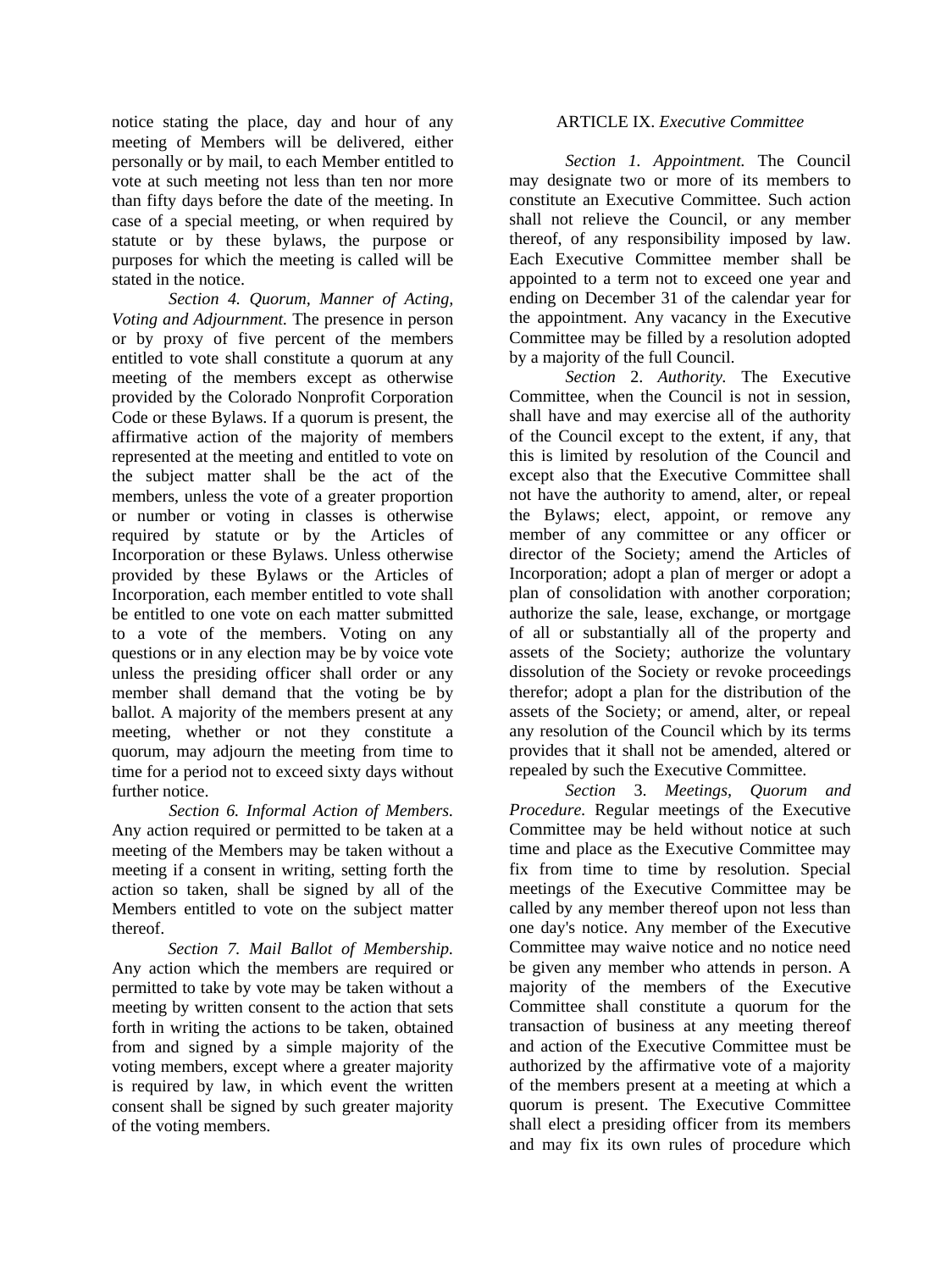shall not be inconsistent with these Bylaws. It shall keep regular minutes of its proceedings and such minutes shall· be reported by mail to each member of the Council within 30 days following each meeting.

*Section* 4. *Resignations and Removal.*  Provisions for resignation or removal of members of the Executive Committee shall be equivalent to· those provided for Council Members as described in Article V of these Bylaws:

## ARTICLE X. *Affiliations*

The Society is empowered to incorporate and to affiliate with other organizations. Proposals for affiliation may be initiated by individual Members of the Council or by a petition to the Council signed by ten members of the Society. To become effective affiliation proposals must be approved by a two-thirds majority of the Council and a simple majority of voting members.

## ARTICLE XI. *Publications*

The RNA Society is empowered to publish or to enter into agreements with others to publish such journals and other publications as may be authorized by a two-thirds majority vote of the Council.

*Section 1. Publications Committee Responsibility.* The Publications Committee shall have responsibility for oversight of the publications activities of the Society including matters pertaining to editorial content and selection of editorial board members including Editors and Associate Editors and their terms of office.

*Section* 2. *Management.* The Chief Executive Officer shall have, subject to the policies established by the Council, responsibility for management of the business affairs related to the publications activities of the Society.

### ARTICLE XII. *RNA*

The journal entitled *RNA* is an official publication of the RNA Society.

*Section 1. Editorial Board.* The Publications Committee shall have the right of approval for appointments to the *RNA* Editorial Board, including Associate Editors, and terms of office upon recommendation by the Editor.

*Section* 2. *Editor.* The Editor of *RNA* and the terms of appointment shall be subject to approval of the Council upon recommendation of the Publications Committee. Appointments to Editor shall be renewable with terms not to exceed five years each. The Editor shall have direct responsibility and authority, subject to the policies of the Publication Committee and the Council, for the editorial conduct of the journal.

*Section* 3. *Manager.* The Chief Executive Officer shall serve as Manager of *RNA* and shall have authority and responsibility for the journal's business affairs including contracts for publication, dispersal of support funds, and other related activities.

*Section* 4. *Reports.* The Editor and the Manager of *RNA* shall report to the Chair of the Publications and the Finance Committees in advance of the annual meeting on the editorial and financial condition of the journal with such recommendations as they deem proper for its content, form and editorial and financial policies.

*Section* 5. *Liaison with Publisher.* The *RNA* Journal Operations Committee is responsible for addressing issues which, by contract, require agreement between the Society and it's publisher. The Committee consists of representatives of the Society and the Publisher, with the Editor a non-voting member. Examples of topics subject to Committee review include but are not limited to annual page budgets, publication schedule, journal format, editorial budget, subscription rates, marketing plans and other publication matters and matters of mutual interest to the Society and its publisher. The number of Society representatives on the *RNA*  Journal Operations Committee shall be in accord with contractual requirements and shall include the Chief Executive Officer and other members of the Publications Committee as appointed by the Chair of the Publications Committee.

# ARTICLE XIII. *Standing Committees*

# *Section 1. Committee Appointments.*

The President shall appoint, in consultation with the Executive Committee and with approval of the Council, Standing Committee Chairs and members to fill vacancies arising during his or her term. Except as otherwise provided by resolution of the Council, Committee Chairs and members shall be Regular Members of the Society.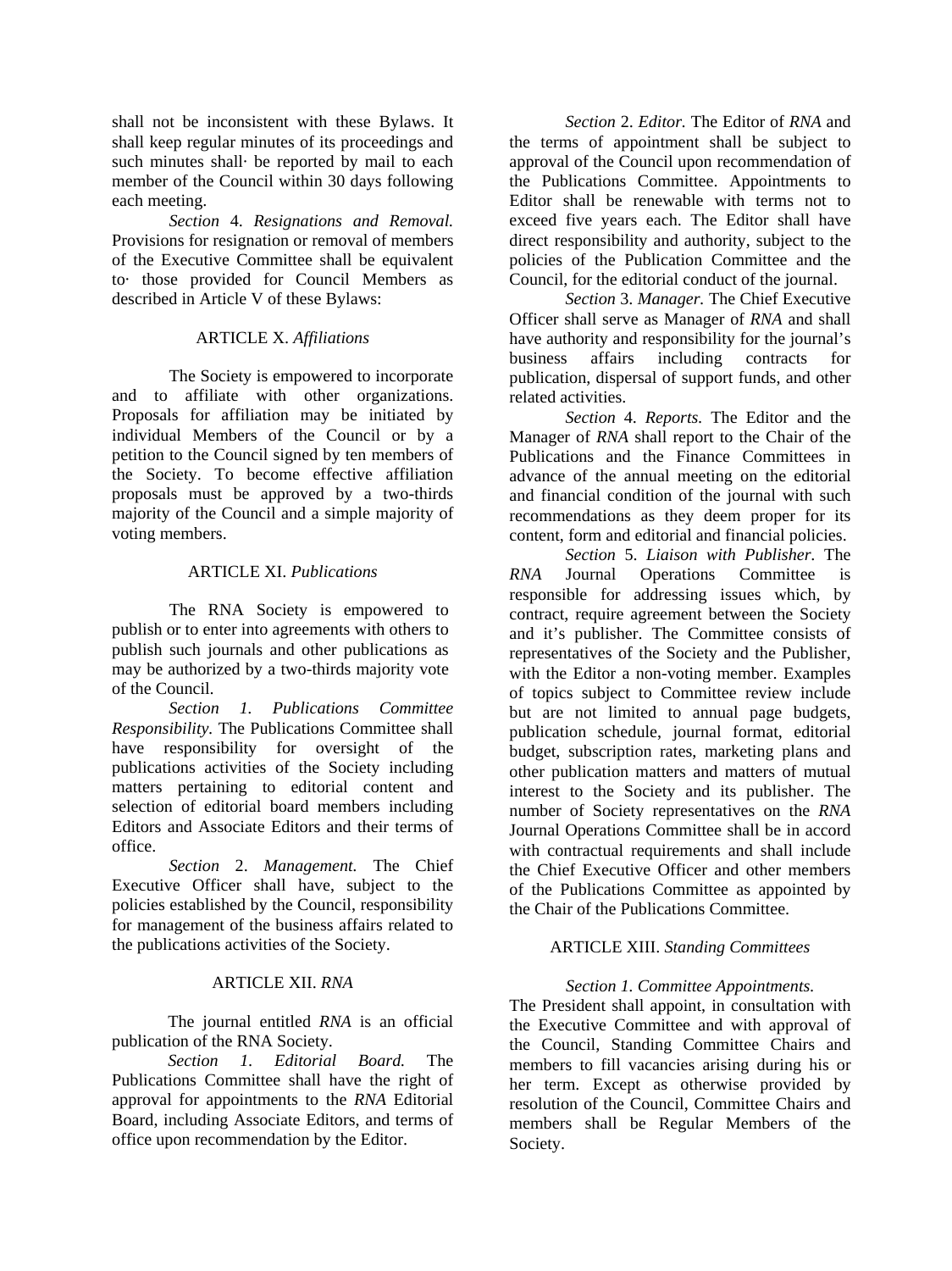*Section 2. Nominating Committee.* The Nominating Committee shall consist of a minimum of 3 members, including the Chair, and shall have responsibility for conducting elections as provided in Article V of these Bylaws. The Chair and members of the Nominating Committee shall each serve terms of one year, shall not be members of the Council, and are not eligible for re-election to the Nominating Committee for the two-year period immediately following Committee service.

*Section 3. Publications Committee.* The Publications Committee shall consist of a minimum of three appointed members, including a Chair, plus the Chief Executive Officer as a member ex officio. Appointed members of the Committee shall be from different institutions and shall serve for terms of three years, with one or more members to be appointed each year. The responsibilities of the Publications Committee shall be in accordance with the provisions of Article IX of these Bylaws.

*Section 4. Meetings Committee.* The Meetings Committee shall consist of a minimum of four appointed members, including a Chair and Chair-Designate, plus the Secretary-Treasurer of the Society as a member ex officio. The Chair-Designate shall serve one year as such followed by one year as Committee Chair. Other Committee Members shall each serve terms of one year. The Meetings Committee, subject to general supervision by the Council, shall plan and implement the meetings program of the Society and shall make all arrangements as are necessary for the conduct of the annual meeting of the Society.

*Section* 5. *Finance Committee.* The Finance Committee shall consist of a minimum of three appointed members, including the Chair, plus the Secretary-Treasurer and Chief Executive Officer of the Society as members ex officio. The appointed members of the Committee shall serve terms of three years with one or more members to be appointed each year. The Committee shall meet at the time of the annual meeting of the Society and upon the call of the Chair or President to examine and report on all financial records of the Society including, but not limited to, annual and interim financial reports and internal and external audits, and to evaluate budget proposals. The Committee shall render an annual report to the Council.

*Section* 6. *Other Committees.* Other

committees not having the authority of the Council in management of the Society may be appointed in such manner as may be designated by a resolution adopted by a majority of the Council Members present at a meeting at which a quorum is present. Members of such committees shall be appointed as provided in Article XIII, Section 1 of these Bylaws.

## ARTICLE XIV. *Indemnification*

Officers, directors, employees and agents of the Society will be indemnified in accordance with Colorado law.

## ARTICLE XV. *Not-For-Profit Status*

The RNA Society is not organized for profit. No member, elected officer, Council Member, or person from whom the Society may receive any property or funds shall receive or shall be lawfully entitled to receive any pecuniary profit from the operation thereof, and in no event shall any part of the funds or assets of the Society be paid as salary or compensation to, or distributed to, or inure to the benefit of any member, Council Member, or elected officer provided, however, that:

(A) Only reasonable compensation be paid to any member, Council Member or elected officer while acting as an agent or employee of the Society; and

(B) Any member, elected officer, or Council Member may, from time to time, be reimbursed for his or her actual and reasonable expenses incurred in connection with the administration of the affairs of the Society.

### ARTICLE XVI. *Amendments to the Bylaws*

Amendments to these Bylaws may be initiated by individual members of the Council or by a petition to the Council signed by fifty members of the Society. Amendments must be acted upon by the Council within six months of submission. Approval by a two-thirds majority of the entire Council is required for further consideration of an amendment. The amendment must then be presented to the membership by mail ballot within six months of Council approval and must be ratified by a majority of those Members of the Society voting.